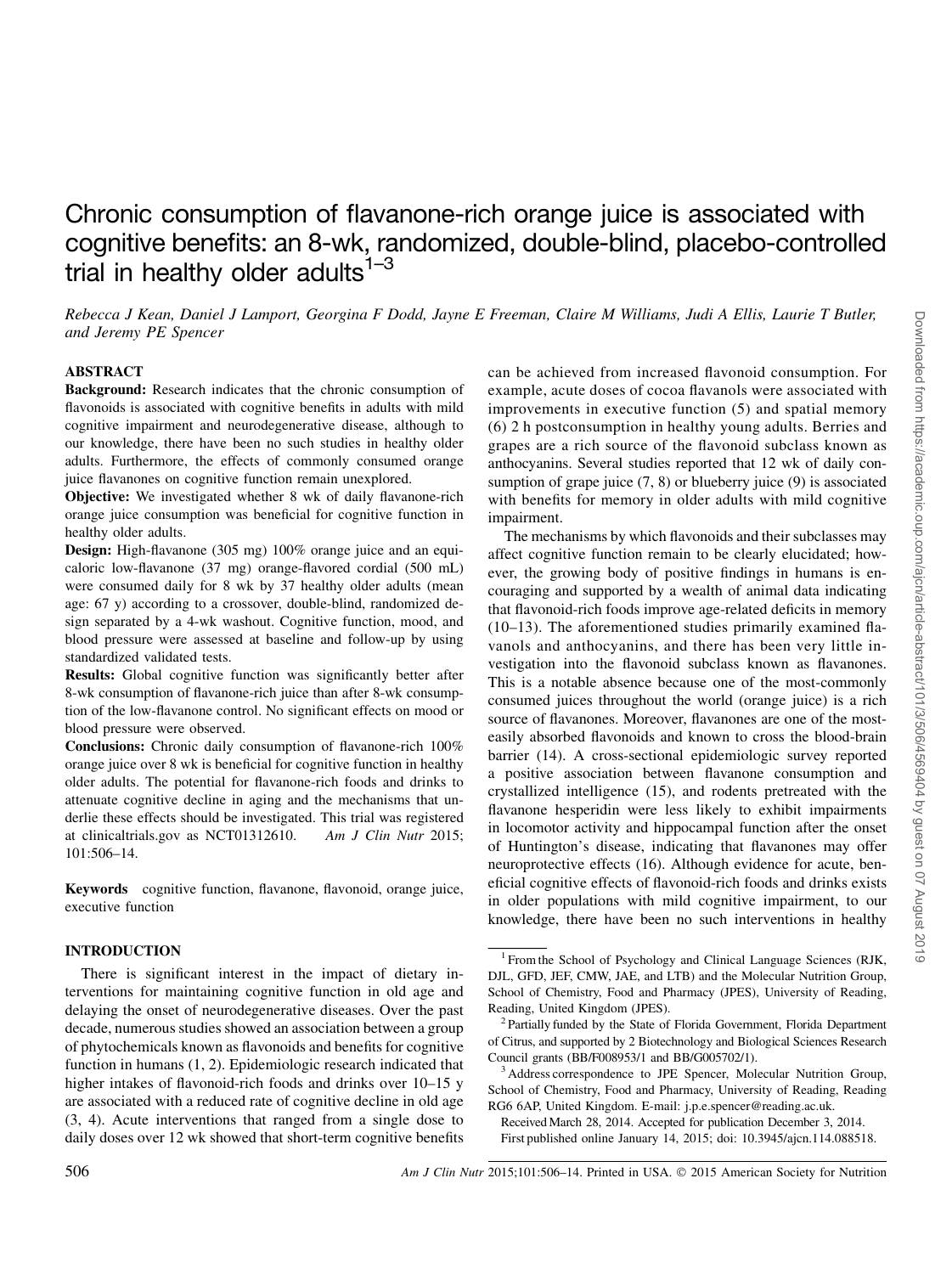older adults. Therefore, the aim of the current study was to conduct a well-controlled, placebo-matched, crossover, randomized, doubleblind, human-intervention trial that examined the effect of 8 wk of daily consumption of flavanone-rich orange juice on cognitive function in healthy older adults.

## **METHODS**

Thirty-seven fluent English speakers (24 women; 13 men) aged 60–81 y (mean  $\pm$  SD age: 66.7  $\pm$  5.3 y) were recruited from the University of Reading Older Adults Research Panel and Hugh Sinclair Adults Volunteer Panel and via community advertising with posters leaflets and adverts on British Broadcasting Corporation Berkshire Radio (Table 1). Participants were excluded for diagnosed type 2 diabetes, diagnosed hypertension (or blood pressure measurement  $>150/90$  mm Hg at screening), dementia (Mini-Mental State Examination  $\langle 26 \rangle$ (17), gastrointestinal abnormalities, cardiovascular disease, previous head injury, diagnosed mental illness including depression [Beck Depression Inventory (18) administered at screening], or prescribed long-term medication (however; a prescription of statins was not considered an exclusion criterion;  $n = 5$ ). Previous crossover research showed significant cognitive effects of flavonoid consumption in older adults with mild cognitive impairment with sample sizes ranging from 9 to 21; however, because our older adult sample would not have mild cognitive impairment, we targeted a sample size of 40 to avoid being underpowered. One participant withdrew for personal reasons during the first arm (low-flavonoid drink). Recruitment commenced in October 2010 and terminated in December 2011. This trial was registered at clinicaltrials.gov as NCT01312610.

### Design

A double-blind, randomized, crossover design was applied with 2 drink conditions as follows: high flavanone  $(HF)^4$  and low flavanone (LF). The HF drink contained 549 mg hesperidin/L and 60 mg narirutin/L (producing a daily 500-mL serving of 305 mg flavanones), and the LF drink contained 64 mg hesperidin/L and 10 mg narirutin/L (producing a daily 500-mL serving of 37 mg flavanones). These flavanone concentrations were natural to the product, and no flavanones were artificially added. The HF drink contained 180 kcal/500-mL daily serving (44.9 g total sugars), and the LF drink contained 165 kcal/500-mL daily serving (41 g total sugars). Participants were instructed to drink 250 mL twice per day for 8 wk. This volume of juice was chosen to achieve a balance between a habitual diet and meaningful flavanone dose. Previous research has shown significant effects on cognitive function in healthy older adults after doses ranging from 60 to 768 mg/d (2), and 2 portions of 250 mL/d represents an achievable volume of consumption within the context of the habitual diet. The HF drink contained one part 100% orange juice to 3 parts water. The orange juice was produced and

#### TABLE 1

Demographic characteristics collected at screening<sup>1</sup>

|                                  | Men $(n = 13)$  | Women $(n = 24)$ |
|----------------------------------|-----------------|------------------|
| Age, y                           | $67.6 \pm 1.6$  | $66.2 \pm 1$     |
| MMSE (maximum of 30)             | $28.6 \pm 0.4$  | $29.1 \pm 0.3$   |
| NART (maximum of 50)             | $39.5 \pm 3.1$  | $38.4 \pm 1.4$   |
| Education, y                     | $13.8 \pm 1.1$  | $12.8 \pm 0.5$   |
| Systolic blood pressure, mm Hg*  | $142.4 \pm 4.7$ | $131.6 \pm 2.8$  |
| Diastolic blood pressure, mm Hg* | $82.9 \pm 1.6$  | $75.7 \pm 1.5$   |
| BMI, $kg/m2$                     | $26.1 \pm 1.1$  | $26.3 \pm 0.9$   |
| Weight, kg                       | $78.2 \pm 3.2$  | $71.2 \pm 2.3$   |

<sup>1</sup>All values are means  $\pm$  SEs. \*Significantly greater for men than women,  $P < 0.05$  (independent-samples t test). MMSE, Mini-Mental State Examination; NART, National Adult Reading Test.

canned by Florida Citrus with 100% oranges and stored frozen. Participants were required to add the 3 parts water to the HF orange juice. The LF drink contained one part Rocks Organic Orange Squash (Rocks Drinks) to 5 parts water. The LF drink was bottled and produced by Rocks Drinks. Participants were required to add 5 parts water to the LF drink. Participants were provided with written and oral instructions by a research assistant (RA) to prepare both drinks. Eighteen participants consumed LF and then HF drinks, and 19 participants consumed HF and then LF drinks (defined as the drink order). The order of random assignment was determined with Microsoft Excel (Microsoft Corp.) by the RA who did not administer test-day procedures. RJK and GFD enrolled participants and completed test-day procedures (notwithstanding the drink allocation), whereas the RA assigned participants to drink conditions, received and stored the drinks, and administered drinks to participants. There were slight differences in the packaging of each product; therefore, at the point of freezing, all labels for both drinks were removed and replaced with a code (by the RA), and thus, participants and experimenters remained blinded. RJK and GFD had no contact with the drinks and, therefore, remained blinded until completion of the analysis at which point the RA unblinded all experimenters.

#### Procedure

Initially, telephone screening interviews were performed, and volunteers who met the inclusion criteria were invited to attend the Hugh Sinclair Nutrition Unit for a screening visit. At screening, data on height, weight, health status, medication, and blood pressure were collected, and participants completed the Mini-Mental State Examination and National Adult Reading Test. Before each visit, participants were instructed to fast from alcohol for 48 h and avoid polyphenol-rich foods for 24 h (including berries; fruits; fruit juices; jams and preserves; red wine; black, green, and fruit teas; coffee; cocoa; soy products; caffeinated energy drinks; and vegetables except potatoes) and were provided with standardized typed instructions that identified which foods to avoid. For all visits, participants arrived fasted at 0800. Participants were required to orally confirm that they had adhered to the aforementioned dietary restrictions. After a 15-min rest, blood pressure measurements were taken on the left upper arm by using a validated blood pressure monitor (Omron MX2 Digital Automatic Upper Arm Blood Pressure Monitor; OMRON) and recorded as the average of 3 consecutive

<sup>4</sup> Abbreviations used: BDNF, brain-derived neurotrophic factor; CBF, cerebral blood flow; CERAD, Consortium to Establish a Registry for Alzheimer's Disease; DSST, Digit Symbol Substitution Test; HF, high flavanone; LF, low flavanone; RA, research assistant; VPA, Verbal Paired **Associates**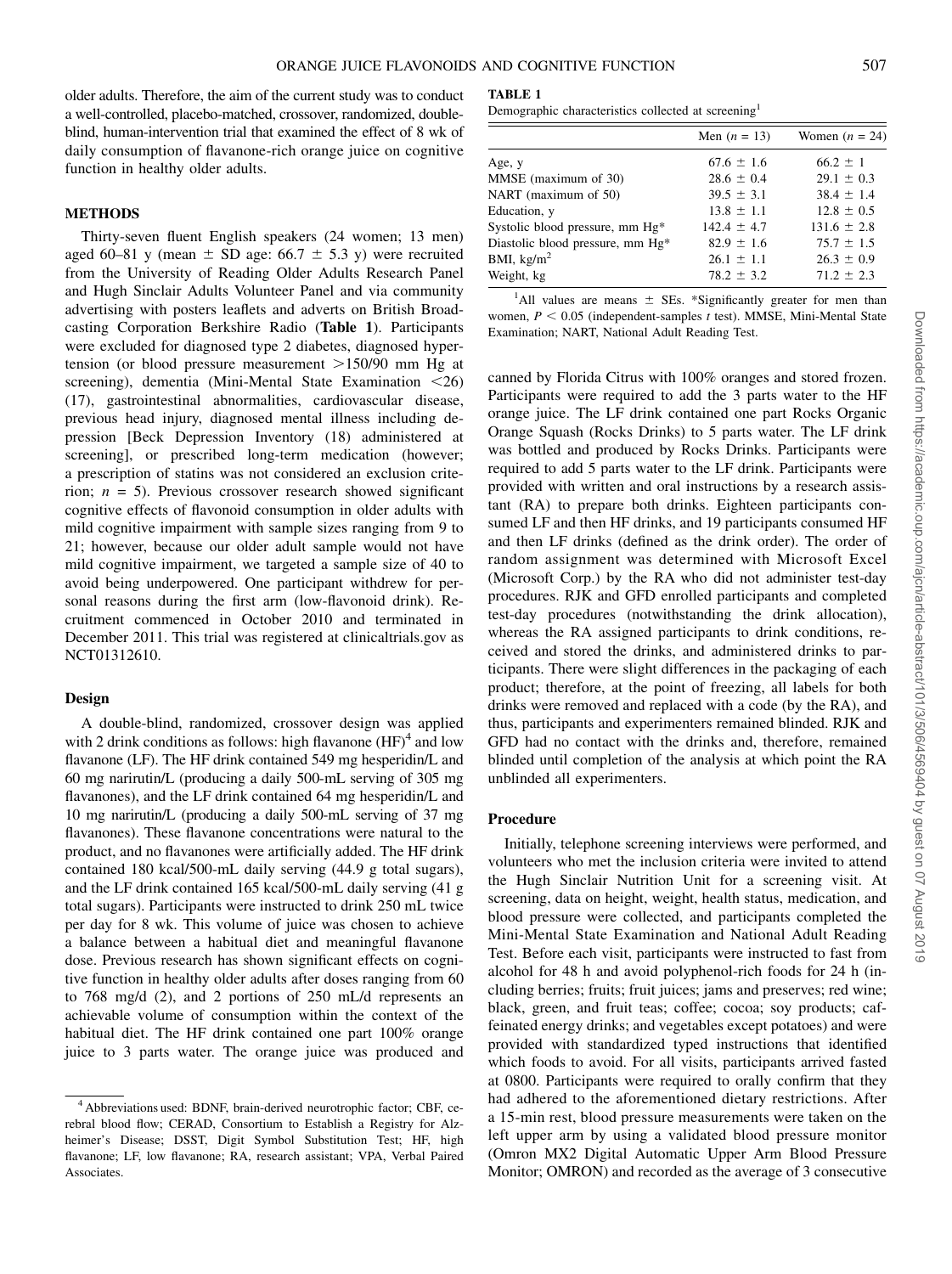measurements. At 0830, participants consumed a standardized breakfast [100 g croissant, 20 g cream cheese, and 25 g rice-based cereal (Kellogg's), and 220 g semi-skimmed milk]. Subjective mood was assessed by using the Positive and Negative Affect Scale (19) immediately before commencement of the cognitive battery at 0900am. After 8 wk of juice consumption, participants returned for visit 2, which followed identical procedures to visit one. Participants commenced a 4-wk washout during which instructions were to consume a normal diet, notwithstanding the fasting restrictions before visit 3. Habitual diet was not assessed during the washout. After the 4-wk washout, participants returned for visit 3 which signified the beginning of the second drink condition. In sum, participants were tested at weeks 0 (visit 1), 8 (visit 2), 12 (visit 3), and 20 (visit 4). At the end of visits 1 and 3, participants were provided with an 8-wk supply of either the LF or the HF drink in accordance with counterbalancing. At the beginning of visits 2 and 4, a drink record was returned on which participants recorded the time of daily drink consumption. At the end of the final visit, participants were asked to indicate which drink they believed was the HF drink. Seventeen participants responded "I don't know," 16 participants correctly indentified the HF drink, and 4 participants incorrectly chose the LF drink. Therefore, less than one-half of participants were able to correctly identify the HF drink. The procedures were in accordance with the ethical standards of the University of Reading.

# Cognitive tests

The following tests were administered by blinded researchers in the respective order; Go-NoGo (20), Consortium to Establish a Registry for Alzheimer's Disease (CERAD) (immediate verbal recall) (21), Letter Memory (22), Verbal Paired Associates (VPA) (23) (immediate), CERAD (delayed verbal recall) (21), Serial Sevens (24), Spatial Working Memory (SWM) (25), Digit Symbol Substitution Test (DSST) (26), Letter Fluency, DSST and Letter Fluency (both tests performed simultaneously), and VPA (delayed). Matched, equal versions of each test were assigned to visits in a counterbalanced order. These tests were grouped into 2 cognitive constructs of executive function or episodic memory as described by (27, 28).

#### Executive function tests

The Go-NoGo is a computerized task that assesses inhibition and sustained attention. The current version was adapted from the Go-NoGo paradigm (20) and previously showed sensitivity to flavonoid consumption (29). Participants were required to respond to 60 stimuli by using 1of 3 specified keyboard keys as follows; p, q, or space bar. The stimuli consisted of X, Y, or a number lure. Initially, there was a 25-stimuli prepotent Go phase. During the prepotent Go phase, X and Y were presented alternately with the participant required to press q when X appeared and p when Yappeared. The X and Y were known as the Go trials. The Go-NoGo phase followed the prepotent Go phase. During the Go-NoGo phase, Go trials were interspersed with NoGo trials; these appeared as numbers lures. Pressing the space bar was the required response on viewing a number lure. During the Go-NoGo phase, X and Y were presented randomly and interspersed with number lures such that the predictable alternating sequence was disrupted. Responses were required only if

a Y appeared after an X or vice versa, and therefore, the participant must have inhibited the established prepotent response in all other trials. The reaction time for correct responses was the dependent variable. Serial Sevens required participants to continuously subtract 7 from a randomly generated number between 700 and 1000 for 2 min. In the case of incorrect responses, subsequent responses were scored as correct in relation to the new number. The dependent variable was the number of correct responses. The DSST (26) is a pen and paper test that contains a key of 9 digit-symbol pairs and an accompanying list of digits. Under each listed digit, a space is provided for the participant to enter the corresponding symbol. The task was to enter as many symbols as possible over 90 s. The dependent variable was the number of correct responses. For the Letter Fluency task, participants had 1 min to name as many words as possible beginning with an orally presented letter avoiding proper nouns, pluralization, function words, and repetition. Three trials were administered with each trial being a different letter. The dependent variable was the average number of words produced per trial. The Letter Memory Task (22) involved a serial 2000-ms presentation of individual letters. The number of letters per trial varied randomly between 5, 7, 9, and 11 for a total of 12 trials and 48 letters. For each trial, at the termination of the presentation phase, participants were required to orally recall the final 4 letters from the presentation. The dependent variable was the total number of correct responses defined as recalling the correct sequence in its entirety. The Letter Memory test predominately requires the updating component (30) of executive function of the central executive and is, therefore, categorized as a test of executive function rather than episodic memory (22).

#### Episodic memory tests

The CERAD (21) involved 3 consecutive oral presentations of 15 words by the experimenter at a rate of one word every 2 s. Immediately after the presentation of each list, participants orally recalled the words in any order. The dependent variable was the average number of words recalled per trial. For delayed recall, participants were asked to recall the previously presented words. There were 2 stages to the VPA (23) test of encoding and recognition. At encoding, 16 semantically unrelated word pairs were serially presented at a rate of one pair per second, and participants were instructed to covertly generate a sentence including all of the words. At recognition, 32 words pairs were presented, 16 of which were presented at encoding (targets) and 16 of which contained one original word paired with a new word (distracters). The task was to identify the targets, and the dependent variable was the number of targets correctly recognized. For delayed VPA, the recognition stage was repeated. For the Spatial Working Memory Test (25), a 250-ms blank screen was followed by the appearance of a black square for 1250 ms in 1 of 20 possible locations (randomly ordered). This sequence of appearing and disappearing black squares continued for 72 trials. A response was required (target) when the square appeared in a location in which it had previously appeared. Each version contained 12 targets, and the dependent variable was the number of correctly identified targets.

#### Statistical analysis

To consider the effect of the drink order on all cognitive performance and subjective mood-dependent variables, a 3-factor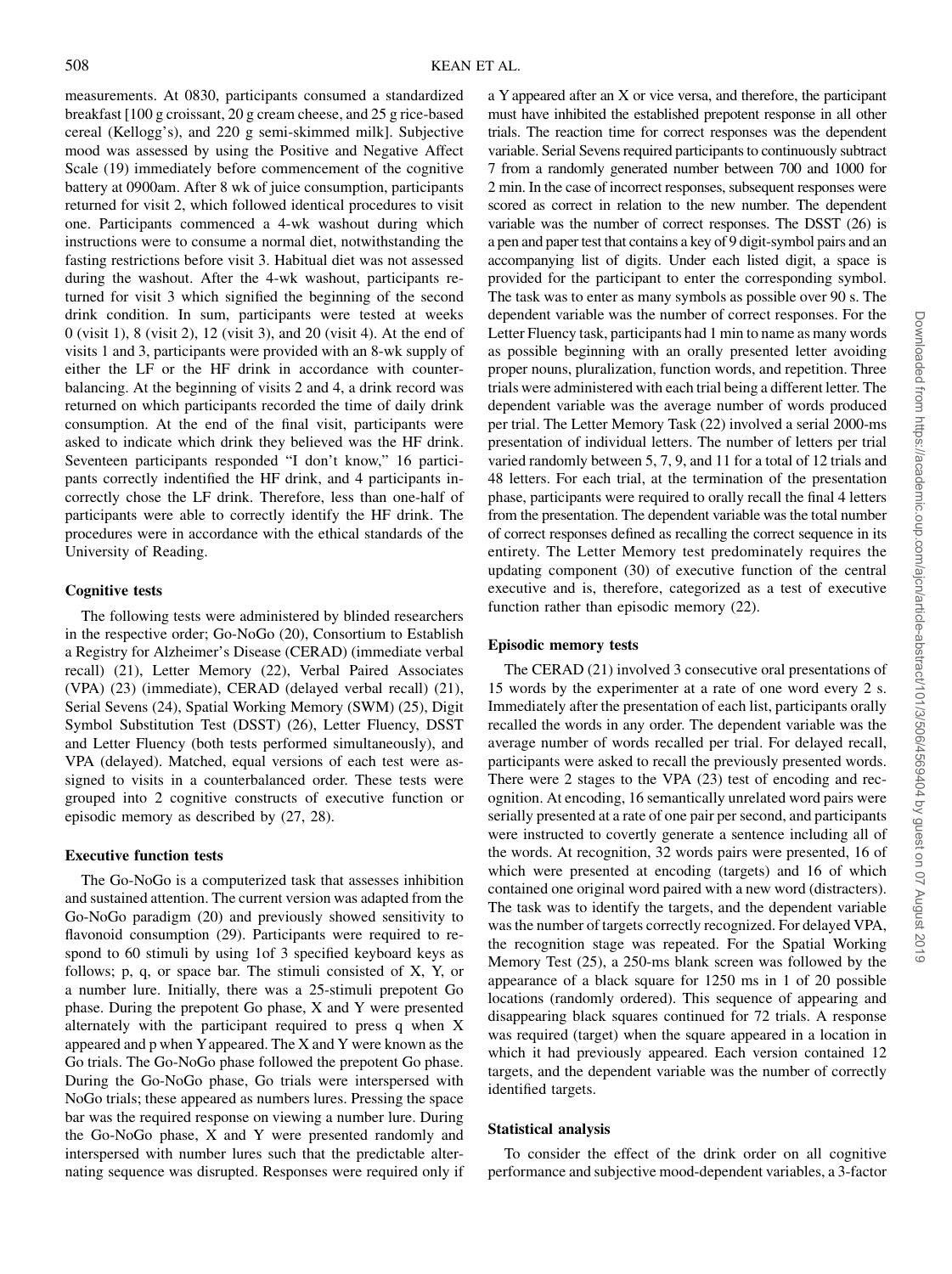## TABLE 2

Cognitive test and subjective mood measure values<sup>1</sup>

| Dependent variable                                  | Low-flavanone drink | High-flavanone drink | P across drinks |
|-----------------------------------------------------|---------------------|----------------------|-----------------|
| Tests of executive function                         |                     |                      |                 |
| DSST $(n = 36)$                                     |                     |                      |                 |
| <b>Baseline</b>                                     | $56.6 \pm 2.4$      | $56.8 \pm 2.4$       | 0.94            |
| 8 wk                                                | $58.4 \pm 2.1$      | $59.9 \pm 2.1$       | 0.23            |
| Change from baseline                                | $1.8 \pm 1.6$       | $3.1 \pm 1.5$        | 0.58            |
| DSST dual $(n = 36)$                                |                     |                      |                 |
| Baseline                                            | $29.4 \pm 1.5$      | $28.6 \pm 1.6$       | 0.63            |
| 8 wk                                                | $30.6 \pm 1.4$      | $29.4 \pm 1.5$       | 0.33            |
| Change from baseline                                | $1.1 \pm 1.2$       | $0.8 \pm 1.3$        | 0.87            |
| Go-NoGo RT $(n = 34)$ , ms                          |                     |                      |                 |
| Baseline                                            | $550 \pm 13$        | $550 \pm 11$         | 0.71            |
| 8 wk                                                | $554 \pm 11$        | $546 \pm 11$         | 0.2             |
| Change from baseline                                | $4 \pm 10$          | $-4 \pm 9$           | 0.54            |
| Letter Fluency $(n = 36)$                           |                     |                      |                 |
| <b>Baseline</b>                                     | $29.6 \pm 1.2$      | $28.8 \pm 1$         | 0.35            |
| 8 wk                                                | $28.2 \pm 1.1$      | $29.6 \pm 1.2$       | 0.14            |
| Change from baseline                                | $-1.4 \pm 0.9$      | $0.8 \pm 1$          | 0.08            |
| Letter Fluency dual $(n = 36)$                      |                     |                      |                 |
| <b>Baseline</b>                                     | $12.9 \pm 0.7$      | $12 \pm 0.6$         | 0.28            |
| 8 wk                                                | $11.5 \pm 0.6$      | $12.2 \pm 0.5$       | 0.34            |
| Change from baseline                                | $-1.4 \pm 0.6$      | $0.2 \pm 0.7$        | 0.16            |
| Letter Memory ( $n = 35$ ) (maximum of 12)          |                     |                      |                 |
| Baseline                                            | $4.3 \pm 0.3$       | $4.4 \pm 0.4$        | 0.63            |
| 8 wk                                                | $4.5 \pm 0.4$       | $4.9 \pm 0.5$        | 0.28            |
| Change from baseline                                | $0.2 \pm 0.3$       | $0.5 \pm 0.4$        | 0.5             |
| Serial Sevens $(n = 36)$                            |                     |                      |                 |
| <b>Baseline</b>                                     | $14.7 \pm 1.4$      | $14.3 \pm 1.3$       | 0.84            |
| 8 wk                                                | $15.1 \pm 1.4$      | $16.4 \pm 1.6$       | 0.17            |
| Change from baseline                                | $0.5 \pm 1.2$       | $2.1 \pm 1.1$        | 0.22            |
| Tests of episodic memory                            |                     |                      |                 |
| CERAD immediate $(n = 35)$ (maximum of 15)          |                     |                      |                 |
| <b>Baseline</b>                                     | $8.8 \pm 0.4$       | $9.1 \pm 0.3$        | 0.17            |
| 8 wk                                                | $9.1 \pm 0.4$       | $9.6 \pm 0.4$        | $0.03*$         |
| Change from baseline                                | $0.26 \pm 0.28$     | $0.5 \pm 0.25$       | 0.54            |
| CERAD delayed $(n = 35)$                            |                     |                      |                 |
| Baseline                                            | $7.9 \pm 0.6$       | $7.9 \pm 0.7$        | 0.9             |
| 8 wk                                                | $7.6 \pm 0.7$       | $8.1 \pm 0.7$        | 0.29            |
| Change from baseline                                | $-0.3 \pm 0.4$      | $0.2 \pm 0.6$        | 0.39            |
| Spatial Working Memory ( $n = 34$ ) (maximum of 12) |                     |                      |                 |
| <b>Baseline</b>                                     | $8.2 \pm 0.4$       | $7.9 \pm 0.4$        | 0.4             |
| 8 wk                                                | $7 \pm 0.4$         | $7.5 \pm 0.4$        | 0.14            |
| Change from baseline                                | $-1.2 \pm 0.4$      | $-0.4 \pm 0.3$       | 0.06            |
| Verbal Paired Associates immediate $(n = 31)$       |                     |                      |                 |
| Baseline (maximum of 16)                            | $12.4 \pm 0.4$      | $13 \pm 0.3$         | 0.57            |
| 8 wk                                                | $12.5 \pm 0.4$      | $12.7 \pm 0.4$       | 0.99            |
| Change from baseline                                | $0.1 \pm 0.5$       | $-0.3 \pm 0.4$       | 0.6             |
| Verbal Paired Associates delayed ( $n = 28$ )       |                     |                      |                 |
| Baseline (maximum of 16)                            | $11.2 \pm 0.4$      | $11.8 \pm 0.4$       | 0.32            |
| 8 wk                                                | $10.5 \pm 0.5$      | $11.4 \pm 0.4$       | 0.54            |
| Change from baseline                                | $-0.8 \pm 0.5$      | $-0.5 \pm 0.5$       | 0.65            |
| Subjective mood measures                            |                     |                      |                 |
| Positive affect (PANAS) $(n = 33)$ (maximum of 5)   |                     |                      |                 |
| <b>Baseline</b>                                     | $3.5 \pm 0.1$       | $3.4 \pm 0.1$        | 0.31            |
| 8 wk                                                | $3.5 \pm 0.1$       | $3.4 \pm 0.1$        | 0.36            |
| Change from baseline                                | $0 \pm 0.1$         | $0 \pm 0.1$          | 0.89            |
| Negative affect (PANAS) $(n = 33)$ (maximum of 5)   |                     |                      |                 |
| <b>Baseline</b>                                     | $1.49 \pm 0.1$      | $1.52 \pm 0.1$       | 0.84            |
| 8 wk                                                | $1.18\,\pm\,0.1$    | $1.25 \pm 0.1$       | 0.3             |
| Change from baseline                                | $-0.31 \pm 0.1$     | $-0.27 \pm 0.1$      | 0.71            |

<sup>1</sup>All values are means  $\pm$  SEs. Data for cognitive tests are correct responses unless stated otherwise. \*P < 0.05. CERAD, Consortium to Establish a Registry for Alzheimer's Disease; DSST, Digit Symbol Substitution Test; PANAS, Positive and Negative Affect Scale; RT, reaction time.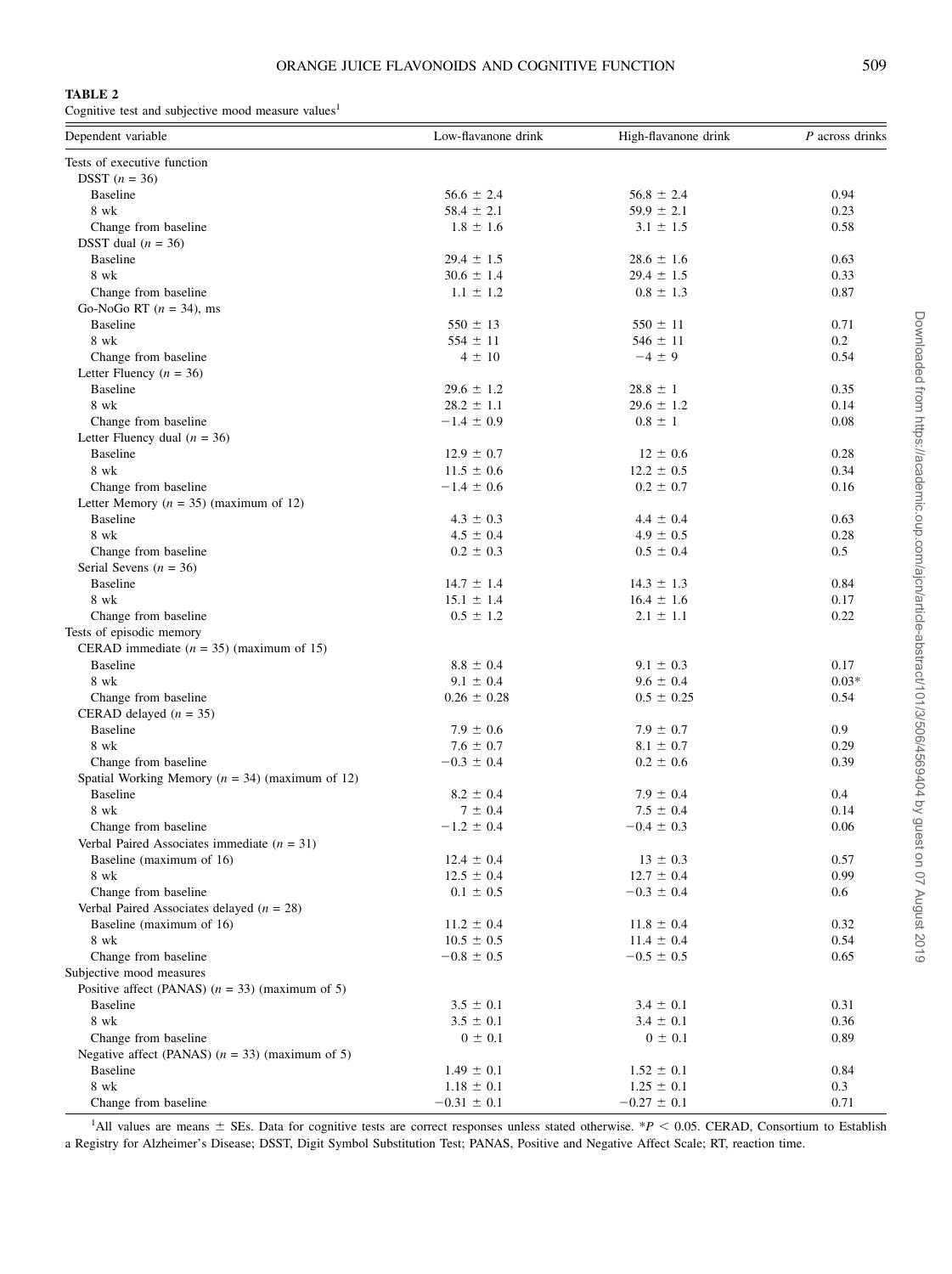mixed ANOVA was performed with the drink order (LF and then HF; HF and then LF), drink (LF and HF), and visit (baseline and 8 wk) as independent variables in the model. Subsequently, post hoc tests (repeated-measures *t* tests) with Bonferroni corrections for family-wise error were performed by examining significant main effects and interactions where appropriate (corrected P values are reported). In addition, for consistency, interpretability, and agreement with other studies (28), cognitive tests were grouped into 2 cognitive constructs of executive function and episodic memory. Initially, the grand mean across both drinks and time points for each cognitive test was calculated and converted into z scores. For each time point (baseline and  $8$  wk) and drink (LF and HF), a mean z score was calculated such that

**Execute function** = 
$$
(z_{DSST} + z_{Go-NoGo} + z_{\text{Serial Sevens}})
$$

+ 
$$
z_{\text{Letter Fluency}} + z_{\text{Letter Memory}} + z_{\text{dual DSST}}
$$
  
+  $z_{\text{dual Letter Fluency}} \div 7$  (1)

and

Episodic memory  $=(z_{immediateCERAD} + z_{delayedCERAD})$ 

+ 
$$
z_{\text{immediate}} + z_{\text{delayed}+}
$$
  
+  $z_{\text{SWM}} \div 5$  (2).

Global cognitive function was calculated with same method by combining all cognitive tests. For the Go-NoGo reaction time, data z scores were multiplied by  $-1$  because a higher score represented worse performance. There were 2 dependent variables for the Positive and Negative Affect Scale subjective mood measure as follows: positive affect and negative affect (19). Blood pressure data were analyzed by using a 3-factor mixed ANOVA with sex (male and female), drink (LF and HF), and visit (baseline and 8 wk) as independent variables in the model. The analysis was performed with SPSS Statistics 19 software (SPSS Inc.).

# **RESULTS**

#### Cognitive function

Raw data for each dependent variable are shown in Table 2, and results from the 3-factor ANOVA are shown in Table 3. The ANOVA model revealed a significant drink  $\times$  visit interaction for global cognitive function (all tests combined)  $(F<sub>[1,35]</sub> = 4.53)$ ,  $P < 0.05$ ). As shown in **Figure 1**, post hoc tests (with corrections for 2 comparisons) revealed that global performance was significantly better after the HF drink than after the LF drink at 8 wk ( $t = 2.86$ , df = 38,  $P < 0.05$ ), whereas no significant difference was observed between drinks at baseline. Similarly, a significant drink  $\times$  visit interaction was observed for executive function  $(F_{[1,35]} = 4.2, P < 0.05)$ . As shown in Figure 1, this interaction was explained by improvement at 8 wk after the HF drink; however, the post hoc test was NS ( $P = 0.06$ ). The ANOVA model revealed a significant main effect of drink for episodic memory  $(F_{[1,38]} = 5.55, P < 0.05)$  such that, when collated across time points, memory was better with the HF drink (mean  $\pm$ SE z score:  $0.074 \pm 0.1$ ) than LF drink (mean  $\pm$  SE z score:  $-0.054 \pm 0.09$ ); however, the drink  $\times$  visit interaction was NS  $(P > 0.05)$ . These results indicated that episodic memory was better for the HF drink condition at baseline (before drink consumption) and at 8-wk follow-up. As shown in Table 3, the drink  $\times$  visit interaction was NS for any of the individual tests

TABLE 3

Significance values from the  $2 \times 2 \times 2$  ANOVA model (drink order  $\times$  drink  $\times$  visit) for each dependent variable<sup>1</sup>

| Dependent variable                                  | Main effect<br>of drink | Main effect<br>of visit | Drink $\times$ visit<br>interaction | Main effect<br>of drink order |
|-----------------------------------------------------|-------------------------|-------------------------|-------------------------------------|-------------------------------|
| Cognitive construct                                 |                         |                         |                                     |                               |
| Global cognitive function <sup>2</sup> ( $n = 37$ ) | 0.074                   | 0.86                    | $0.04*$                             | 0.33                          |
| Executive function <sup>3</sup> ( $n = 37$ )        | 0.4                     | 0.14                    | $0.048*$                            | 0.32                          |
| Episodic memory <sup>4</sup> ( $n = 37$ )           | $0.024*$                | 0.18                    | 0.37                                | 0.5                           |
| Tests of executive function                         |                         |                         |                                     |                               |
| <b>DSST</b> $(n = 36)$                              | 0.38                    | $0.026*$                | 0.65                                | 0.44                          |
| DSST dual $(n = 36)$                                | 0.38                    | 0.19                    | 0.74                                | 0.71                          |
| Go-NoGo RT $(n = 34)$                               | 0.35                    | 0.98                    | 0.52                                | $0.013*$                      |
| Letter Fluency $(n = 36)$                           | 0.62                    | 0.69                    | 0.076                               | 0.21                          |
| Letter Fluency dual $(n = 36)$                      | 0.86                    | 0.2                     | 0.15                                | 0.97                          |
| Letter Memory ( $n = 35$ )                          | 0.27                    | 0.22                    | 0.52                                | 0.76                          |
| Serial Sevens ( $n = 36$ )                          | 0.45                    | 0.14                    | 0.31                                | 0.89                          |
| Tests of episodic memory                            |                         |                         |                                     |                               |
| CERAD immediate $(n = 35)$                          | $0.006**$               | $0.048*$                | 0.56                                | 0.56                          |
| CERAD delayed $(n = 35)$                            | 0.23                    | 0.27                    | 0.61                                | 0.59                          |
| Spatial Working Memory ( $n = 34$ )                 | 0.55                    | $0.007**$               | 0.069                               | 0.74                          |
| VPA immediate $(n = 31)$                            | 0.59                    | 0.76                    | 0.63                                | $0.026*$                      |
| VPA delayed $(n = 28)$                              | 0.066                   | 0.11                    | 0.71                                | 0.32                          |
| Subjective mood measures                            |                         |                         |                                     |                               |
| Positive affect $(n = 33)$                          | 0.21                    | 0.93                    | 0.89                                | 0.71                          |
| Negative affect $(n = 33)$                          | 0.43                    | $< 0.001**$             | 0.56                                | 0.64                          |

| <sup>1</sup> CERAD, Consortium to Establish a Registry for Alzheimer's Disease; DSST, Digit Symbol Substitution Test; RT, |
|---------------------------------------------------------------------------------------------------------------------------|
| reaction time: VPA. Verbal Paired Associates.* $P \le 0.05$ and ** $P \le 0.01$ .                                         |
| $\frac{2}{5}$ seems combined from all coenitive tests (not including subjective mood measures)                            |

 $\frac{2}{3}$  scores combined from all cognitive tests (not including subjective mood measures).

 $3<sub>z</sub>$  scores combined from tests of executive function.

 $4<sub>z</sub>$  scores combined from tests of episodic memory.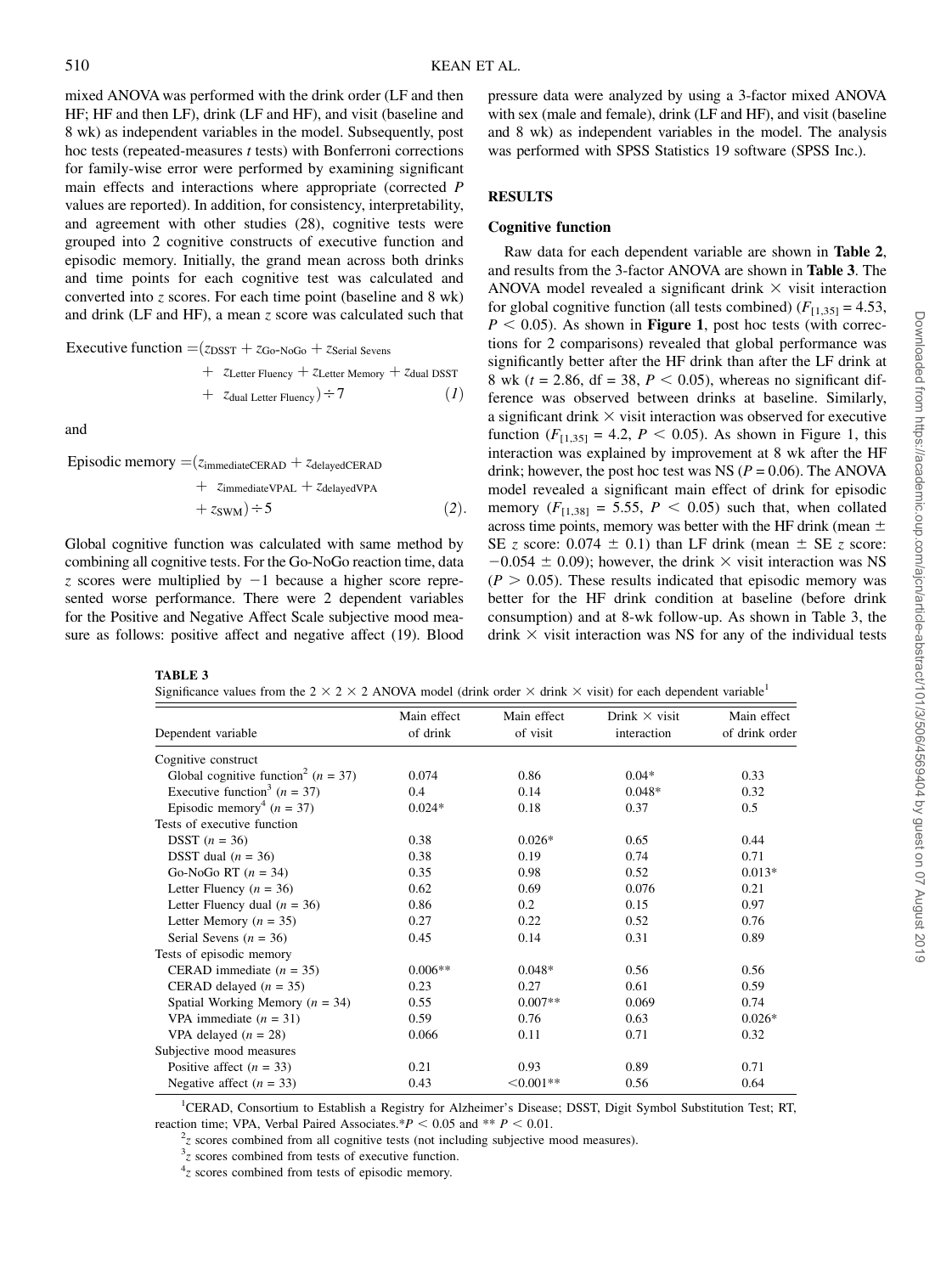

FIGURE 1 Mean z scores for global cognitive function, executive function, and episodic memory at baseline and 8 wk for Low Flav and High Flav drinks ( $n = 37$ ). A significant drink  $\times$  visit interaction ( $P < 0.05$ ) in shown in panel A such that global function was significantly better after the High Flav than after the Low Flav drink at 8 wk (following post hoc  $t$  tests with Bonferroni corrections,  $P$  < 0.05). A significant drink  $\times$  visit interaction (P < 0.05) for executive function is shown in panel B; however, post hoc tests were NS ( $P = 0.06$ ). Finally, a main effect of drink for episodic memory is shown in panel C such that memory function was significantly greater for the High Flav drink than for the Low Flav drink across both time points; however, the drink  $\times$  visit interaction was NS. For executive function outcome z score, data for correct responses were combined from the following cognitive tests: DSST, dual DSST, Go-NoGo (reaction time), Letter Fluency, dual Letter Fluency, Letter Memory, and Serial Sevens. For the episodic memory outcome  $z$  score, data for correct responses were combined from the following cognitive tests: CERAD immediate and delayed recall, Spatial Working Memory, and Verbal Paired Associates immediate and delayed recognition. Global cognitive function consisted of all these cognitive tests. CERAD, Consortium to Establish a Registry for Alzheimer's Disease; DSST, Digit Symbol Substitution Test; High Flav, high flavanone; Low Flav, low flavanone.

within the full ANOVA model; however, a main effect of drink was observed for CERAD immediate recall ( $F_{[1,34]} = 8.65$ ,  $P <$ 0.01) such that better recall was observed with the HF drink (mean  $\pm$  SE: 9.6  $\pm$  0.4) than with the LF drink (mean  $\pm$  SE: 9.1  $\pm$ 0.4). Similar to the composite episodic memory score, this result indicated that CERAD immediate recall was better for the HF drink condition at baseline (before drink consumption) and at 8-wk follow-up. The main effects of visit (Table 3) indicate that, regardless of which drink was consumed, performance was better at the 8-wk visit for the DSST and CERAD immediate recall but, conversely, better at the baseline visit for Spatial Working Memory (Table 3), suggesting that repeated testing was not consistently associated with improved performance. Overall, there were no main effects of visit across the vast majority of outcome measures, which indicated that practice effects accounted for a very small portion of variance in the model.

### Effects of drink order

As shown in Table 3, the drink order did not significantly affect the vast majority of outcomes. However, 2 main effects (Go-NoGo and VPA immediate) revealed that performance was significantly better (across all visits and drinks) when the HF drink was consumed during the first arm than when the LF drink was consumed during the first arm (Go-NoGo reaction time means: HF first arm, 526 ms; LF first arm, 577 ms; VPA means: HF first arm, 13.2; LF first arm, 11.9). This result indicated potential carryover effects such that benefits associated with the HF drink may have persisted into the second arm.

#### Subjective mood, blood pressure, and weight

No significant effects were observed for positive affect. As shown in Table 2, a significant decline in negative affect was observed at 8 wk relative to baseline for the LF drink ( $t = 3.76$ , df = 32,  $P < 0.01$ ) and HF drink (t = 4.51, df = 32,  $P < 0.01$ ). This result was also reflected within the full ANOVA model as a highly significant main effect of visit (see Table 3). This finding indicated that negative affect significantly decreased across the duration of the trial regardless of which drink was consumed (means  $\pm$  SEs: baseline visit, 1.5  $\pm$  0.04; 8-wk visit,  $1.21 \pm 0.04$ ). As shown in **Table 4**, there was no significant drink  $\times$  visit interaction for systolic blood pressure or diastolic blood pressure. As expected, main effects of sex were observed for both systolic blood pressure  $(F_{[1,37]} = 4.84, P \le 0.05)$  and diastolic blood pressure  $(F_{[1,37]} = 6.27, P < 0.05)$  such that women had lower blood pressure than men did (Table 4). In addition, a main effect of drink was observed for diastolic blood pressure  $(F_{[1,37]} = 5.32, P < 0.05)$  such that blood pressure was lower with the HF drink (mean  $\pm$  SE: 76  $\pm$  1.3 mm Hg ) than with the LF drink (mean  $\pm$  SE: 78  $\pm$  1.4 mm Hg) when collated across time points and sexes, indicating that diastolic blood pressure was lower with the HF drink at baseline (before drink consumption) and at 8-wk follow up. Weight gain was observed over 8 wk with the LF drink (mean weight gain: 337 g) and the HF drink (496 g). Weight gain was not significantly different between the 2 drink conditions ( $t = 0.57$ , df = 26,  $P = 0.57$ ).

# DISCUSSION

The current findings showed that 8 wk daily consumption of flavanone-rich orange juice was associated with benefits for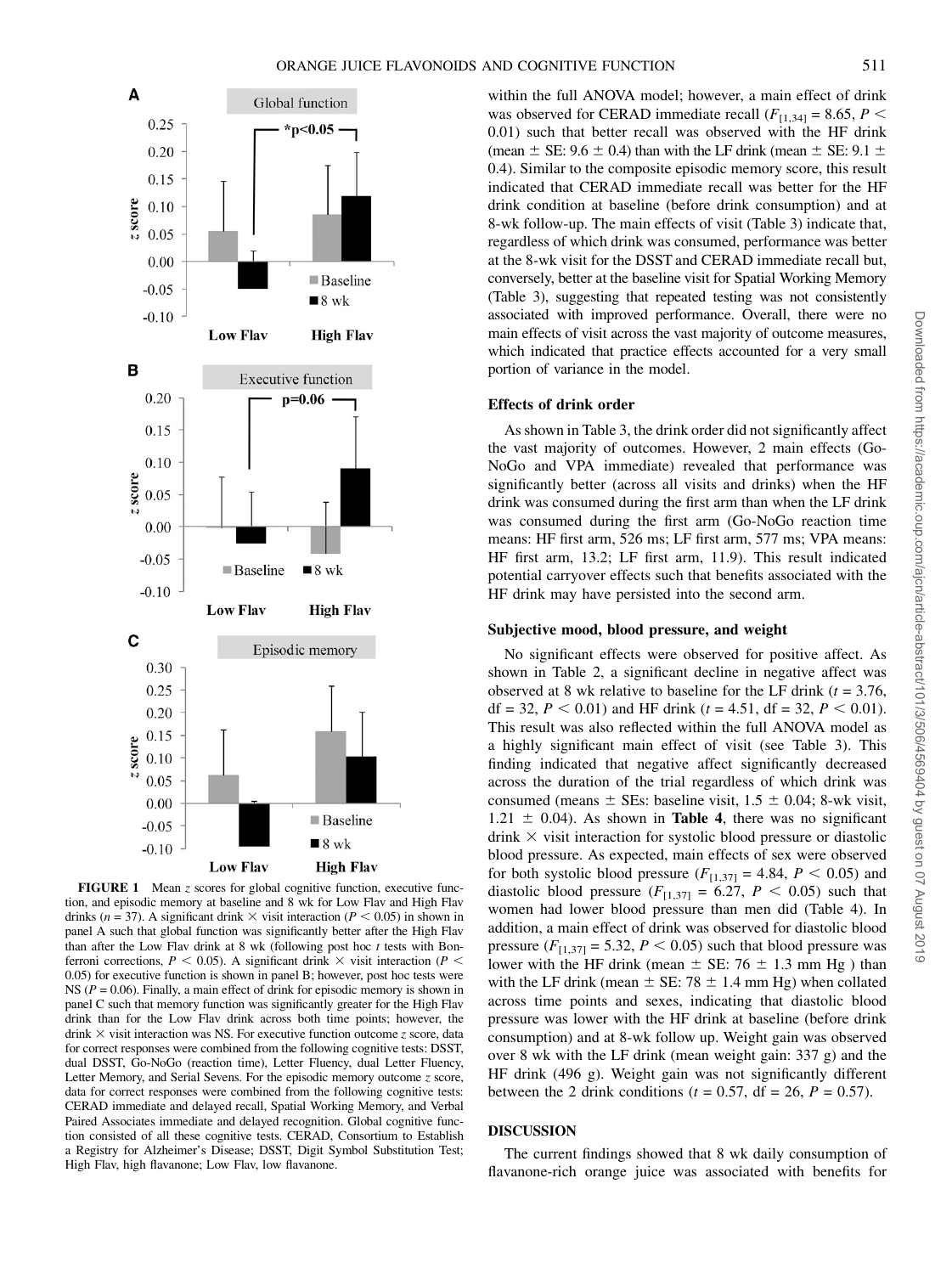#### TABLE 4

Blood pressure readings split by sex, drink, and visit $<sup>1</sup>$ </sup>

|                                              | Men $(n = 14)$ |                | Women $(n = 27)$ |                |
|----------------------------------------------|----------------|----------------|------------------|----------------|
|                                              | Low flavanone  | High flavanone | Low flavanone    | High flavanone |
| Systolic blood pressure, $2$ mm Hg           |                |                |                  |                |
| Baseline                                     | $132 \pm 4.3$  | $135 \pm 5.6$  | $126 \pm 2.7$    | $123 \pm 3.2$  |
| 8 wk                                         | $136 \pm 4$    | $133 \pm 3.4$  | $125 \pm 4$      | $124 \pm 2.4$  |
| Diastolic blood pressure, <sup>3</sup> mm Hg |                |                |                  |                |
| Baseline                                     | $81 \pm 2.6$   | $79 \pm 2.4$   | $75 \pm 1.6$     | $73 \pm 1.7$   |
| 8 wk                                         | $82 \pm 2.6$   | $79 \pm 2.4$   | $76 \pm 1.6$     | $73 \pm 1.6$   |

<sup>1</sup>All values are means  $\pm$  SEs.<br><sup>2</sup>Drink  $\times$  visit  $\times$  sex interact.

 $\text{2Drink} \times \text{visit} \times \text{sex}$  interaction,  $P = 0.24$ ; drink  $\times$  visit interaction,  $P = 0.76$ ; visit  $\times$  sex interaction,  $P = 0.78$ ;

drink  $\times$  sex interaction, P = 0.63; visit main effect, P = 0.57; drink main effect, P = 0.55; sex main effect, P < 0.05. <sup>3</sup>Drink  $\times$  visit  $\times$  sex interaction, P = 0.83; drink  $\times$  visit interaction, P = 0.57; visit  $\times$  sex interaction, P = 0.7; drink  $\times$ 

sex interaction,  $P = 0.77$ ; visit main effect,  $P = 0.7$ ; drink main effect,  $P < 0.05$ ; sex main effect,  $P < 0.05$ .

cognitive function in healthy older adults relative to the consumption of an LF orange juice control. Global cognitive function was better after 8 wk of consumption of flavanone-rich juice relative to 8 wk of consumption of the LF control. Rather than improve cognitive function, the flavanone-rich juice attenuated a general decline in performance observed after 8 wk of consumption of the LF juice. These cognitive benefits were consistent with effects observed in rodents supplemented with a flavonoid-rich diet (10–13) and research in older adults with mild cognitive impairment. For example, 12 wk of daily grape juice consumption was associated with benefits for verbal but not spatial memory (7). Executive function was not examined in the previous grape and blueberry juice 12-wk interventions, and therefore, to our knowledge, this is the first study to show improvements in this cognitive construct after a flavonoid juice– based intervention. In support of these findings, acute doses of cocoa flavanols were associated with benefits for executive function 2 h postconsumption (5). The reduction in negative affect observed between the baseline and 8-wk visits suggested that participants were feeling more comfortable and at ease in the experimental environment as the trial progressed. This effect did not vary as a function of the drink consumed, which indicated that this subjective mood effect was unrelated to flavanones and unlikely to have accounted for the cognitive effects.

The current data showed that the cognitive benefits achieved from regular daily flavonoid consumption were not exclusive to adults with mild cognitive impairment or neurodegenerative disease. Moreover, to our knowledge, cognitive benefits after daily consumption of flavanones were not previously reported in humans. Positive effects for executive function are of particular relevance because performance on tasks that require these functions are known to deteriorate as a consequence of normal aging (31) as a result of structural changes that preferentially affect the hippocampus and prefrontal cortex (32). The current study does not provide data to support possible mechanisms that underlie positive cognitive effects. However, several potential mechanisms have been previously described (33, 34). Of the flavonoid subclasses, flavanones are one of the best absorbed and most effective at crossing the blood-brain barrier (14), and naringenin has been shown to localize in the brain after oral ingestion (35). Rodent research indicated that flavanones may have specific neuroprotective effects such as reducing nitric oxide levels and increasing the scavenging of free radicals (36). For

example, pretreatment with hesperidin significantly attenuated oxidative damage and restored antioxidant enzyme activities in the frontal cortex, striatum, and hippocampus (16). These neuroprotective effects were observed to be beneficial only when in a state of cognitive impairment after the onset of Huntington's disease; treatment with flavanones did not provide any behavioral or neurochemical benefits for rodents in a healthy cognitive state. These processes could account for the attenuation of cognitive decline observed in the current study, particularly if flavanones are most likely to target the frontal cortex and hippocampus, which are areas of the brain that are essential for executive function and memory, respectively. In addition to their neuroprotective effects, flavanones may also enhance cognition by improving synaptic plasticity via increased brain-derived neurotrophic factor (BDNF). Spatial learning improvements in rodents after flavonoid-rich diets are known to be associated with increased hippocampal BDNF expression (12, 37). Morphologic changes stimulated by BDNF such as increases in neuronal spine density and neurogenesis (38) can lead to enhanced synaptic connections (39), which could potentially account for improvements in cognitive processes such as executive function after prolonged intake of flavanones over several weeks. The expression of BDNF decreases with age in humans (40), therefore, mechanisms that reverse this effect could attenuate cognitive decline. However, at present, the evidence for these mechanisms relies on rodent models, and as such, the expression of these pathways in humans remains speculative. The timescale of effect for these mechanisms also remains unknown; e.g., the duration over which positive cognitive effects may persist after the cessation of treatment or flavonoid ingestion is of interest and has implications for experimental design. The current data indicated possible carryover effects into the second arm when the HF juice was consumed during the first arm (Go-NoGo and VPA); however, for the vast majority of outcomes, an effect of drink order was not evident. Nevertheless, future research should carefully consider carryover effects, which may also shed light on underlying mechanisms.

In addition to the aforementioned direct central mechanisms, it is possible that flavanones may have cognitive benefits via secondary mechanisms such as improved cerebral blood flow (CBF). Human studies showed significant increases in peripheral and CBF several hours after cocoa-flavanol consumption (41, 42), and increased steady state–evoked potentials in posterior parietal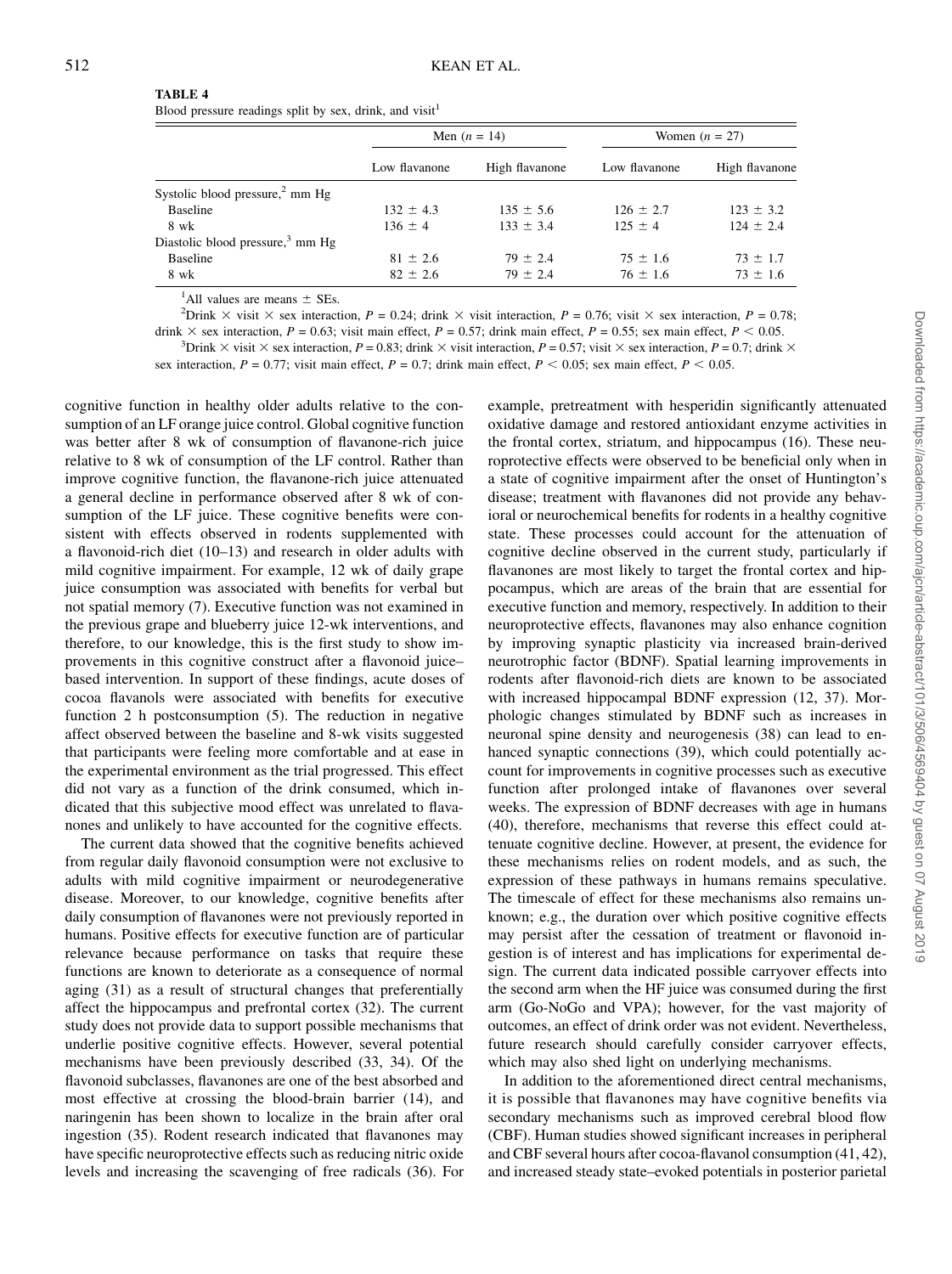and central-frontal regions were observed after 30 d daily consumption of cocoa-flavanol drinks (43). To our knowledge, there are no published data examining peripheral or CBF in humans after flavanone consumption, and therefore, this mechanism requires investigation. These vascular effects are important because increased CBF has been associated with the proliferation of hippocampal neuronal cells (44); however, clear associations between flavonoid-induced increases in CBF and improvements in behavioral outcomes on tests of cognitive function have proved elusive. For example, Francis et al. (42) reported an increase in CBF during an attention-switching task after consumption of 172 mg cocoa flavanols relative to 13 mg cocoa flavanols but no effects on attention-switching performance were observed. An absence of effects on peripheral blood pressure does not necessarily undermine a CBF-based mechanism accounting for cognitive effects. It can be hypothesized that increased CBF occurs in response to increased neuronal activation induced by the onset of a cognitively demanding task, and as such, this is an acute mechanism that is potentially mediated by chronic enhancement and increased efficiency of the endothelium and related cells in the blood-brain barrier associated with vasodilatory processes. It does not necessarily follow that chronic changes in peripheral vascular function (such as improved blood pressure) will be observed under such circumstances.

In conclusion, clearly much work is required to examine the potential mechanisms that may underlie the association between flavonoid consumption and cognitive function. However, to our knowledge, the current study is the first human intervention trial to show cognitive benefits after flavanone consumption. The consumption of flavanone-rich orange juice over 8 wk was associated with benefits for global cognitive function in healthy older adults. Future research should investigate the potential for flavanone-based dietary interventions to maintain and enhance cognitive function in healthy young adults and attenuate cognitive decline in older adults with neurodegenerative disease. Because of the increasing prevalence of ageing-associated neurodegenerative disease in Western populations, it is essential to identify dietary interventions that can be easily understood and adopted by the public.

This research was conducted as part of a doctoral degree.

The authors' responsibilities were as follows—RJK, JEF, JAE, LTB, CMW, and JPES: designed the research; DJL and RJK: analyzed data and prepared the manuscript; JEF, JAE, LTB, JPES, and CMW: reviewed and edited the manuscript; RJK: conducted the research; and GFD: assisted with conducting the research. Florida Citrus helped designed the research. None of the authors reported a conflict of interest related to the study.

#### REFERENCES

- 1. Macready AL, Kennedy OB, Ellis JA, Williams CM, Spencer JPE, Butler LT. Flavonoids and cognitive function: a review of human randomized controlled trial studies and recommendations for future studies. Genes Nutr 2009;4:227–42.
- 2. Lamport DJ, Dye L, Wightman JD, Lawton CL. The effects of flavonoid and other polyphenol consumption on cognitive performance: a systematic research review of human experimental and epidemiological studies. Nutrition and Aging 2012;1:5–25.
- 3. Letenneur L, Proust-Lima C, Gouge AL, Dartigues JF, Barberger-Gateau P. Flavonoid intake and cognitive decline over a 10-year period. Am J Epidemiol 2007;165:1364–71.
- 4. Kesse-Guyot E, Fezeu L, Andreeva VA, Touvier M, Scalbert A, Hercberg S, Gakan P. Total and specific polyphenol intake in midlife are associated with cognitive function measured 13 years later. J Nutr 2012;142:76–83.
- 5. Scholey AB, French SJ, Morris PJ, Kennedy DO, Milne AL, Haskell CF. Consumption of cocoa flavanols results in acute improvements in mood and cognitive performance during sustained mental effort. J Psychopharmacol 2010;24:1505–14.
- 6. Field DT, Williams CM, Butler LT. Consumption of cocoa flavanols results in acute improvement in visual and cognitive function. Physiol Behav 2011;103:255–60.
- 7. Krikorian R, Nash TA, Shidler MD, Shukitt-Hale B, Joseph JA. Concord grape juice supplementation improves memory function in older adults with mild cognitive impairment. Br J Nutr 2010;103:730–4.
- 8. Krikorian R, Boespflug EL, Fleck DE, Stein AL, Wightman JD, Shidler MD, Sadat-Hossieny S. Concord grape juice supplementation and neurocognitive function in human aging. J Agric Food Chem 2012;60: 5736–42.
- 9. Krikorian R, Shidler MD, Nash TA, Kalt W, Vinqvist-Tymchuk MR, Shukitt-Hale, Joseph JA. Blueberry supplementation improves memory in older adults. J Agric Food Chem 2010;58:3996–4000.
- 10. Joseph JA, Shukitt-Hale B, Denisoca RL, Prior RL, Cao G, Martin A, Taglialatela G, Bickford PC. Long-term dietary strawberry, spinach, or vitamin E supplementation retards the onset of age-related neuronal signal-transduction and cognitive behavioural deficits. J Neurosci 1998;18:8047–55.
- 11. Joseph JA, Shukitt-Hale B, Denisova NA, Bielinski DF, Martin A, McEwan JJ, Bickford PC. Reversals of age-related declines in neuronal signal transduction, cognitive and motor behavioural deficits with blueberry, spinach or strawberry supplementation. J Neurosci 1999;19: 8114–21.
- 12. Williams CM, Abd El Mohsen M, Vauzour D, Butler LT, Ellis JA, Whiteman M, Spencer JPE. Blueberry-induced changes in spatial working memory correlate with changes in hippocampal CREB phosphorylation and BDNF levels. Free Radic Biol Med 2008;45:295– 305.
- 13. Rendeiro C, Foley A, Lau VC, Ring R, Rodriguez-Mateos A, Vauzour D, Williams CM, Regan C, Spencer JP. A role for hippocampal PSA-NCAM and NMDA-NR2B receptor function in flavonoid-induced spatial memory improvements in young rats. Neuropharmacology 2014;79:335–44.
- 14. Manach C, Williamson G, Morand C, Scalbert A, Remesy C. Bioavailability of polyphenols in humans. I. Review of 97 bioavailability studies. Am J Clin Nutr 2005;81:230S–42S.
- 15. Butchart C, Kyle J, McNeill G, Corley J, Gow AJ, Starr JM, Deary IJ. Flavonoid intake in relation to cognitive function in later life in the Lothian Birth Cohort 1936. Br J Nutr 2011;106:141–8.
- 16. Menze ET, Tadros MG, Abdel-Tawed AM, Khalifa AE. Potential neuroprotective effects of hesperidin on 3-nitropropuinic acid-induced neurotoxicity in rats. Neurotoxicology 2012;33:1265–75.
- 17. Folstein MF, Folstein SE, McHugh PR. 'Mini-mental state'. A practical method for grading the cognitive state of patients for the clinician. J Psychiatr Res 1975;12:189–98.
- 18. Beck A. Depression inventory. Philadelphia: Centre for Cognitive Therapy; 1978.
- 19. Watson D, Clark LA, Tellegen A. Development and validation of brief measures of positive and negative affect: the PANAS scales. J Pers Soc Psychol 1988;54:1063–70.
- 20. Garavan H, Ross TJ, Stein EA. Right hemispheric dominance of inhibitory control: an event-related functional MRI study. Proc Natl Acad Sci USA 1999;96:8301–6.
- 21. Morris JC, Mohs RC, Rogers H, Fillenbaum G, Heyman A. Consortium to Establish a Registry for Alzheimer's Disease (CERAD): clinical and neuropsychological assessment of Alzheimer's disease. Psychopharmacol Bull 1988;24:641–52.
- 22. Morris N, Jones DM. Memory updating in working memory: the role of the central executive. Br J Psychol 1990;81:111–21.
- 23. Wechsler D. Wechsler Memory Scale-III. San Antonio (TX): Psychological Corporation, 1997.
- 24. Folstein MF, Folstein SE, McHugh PR. "Mini-mental state": a practical method for grading the cognitive state of patients for the clinician. J Psychiatr Res 1975;12:189–98.
- 25. Zuffante P, Leonard CM, Kuldau JM, Bauer RM, Doty EG, Bilder RM. Working memory deficits in schizophrenia are not necessarily specific or associated with MRI-based estimates of area 46 volumes. Psychiatry Res 2001;108:187–209.
- 26. Wechsler D. The psychometric tradition developing the Wechsler adult intelligence scale. Contemp Educ Psychol 1981;6:82–5.